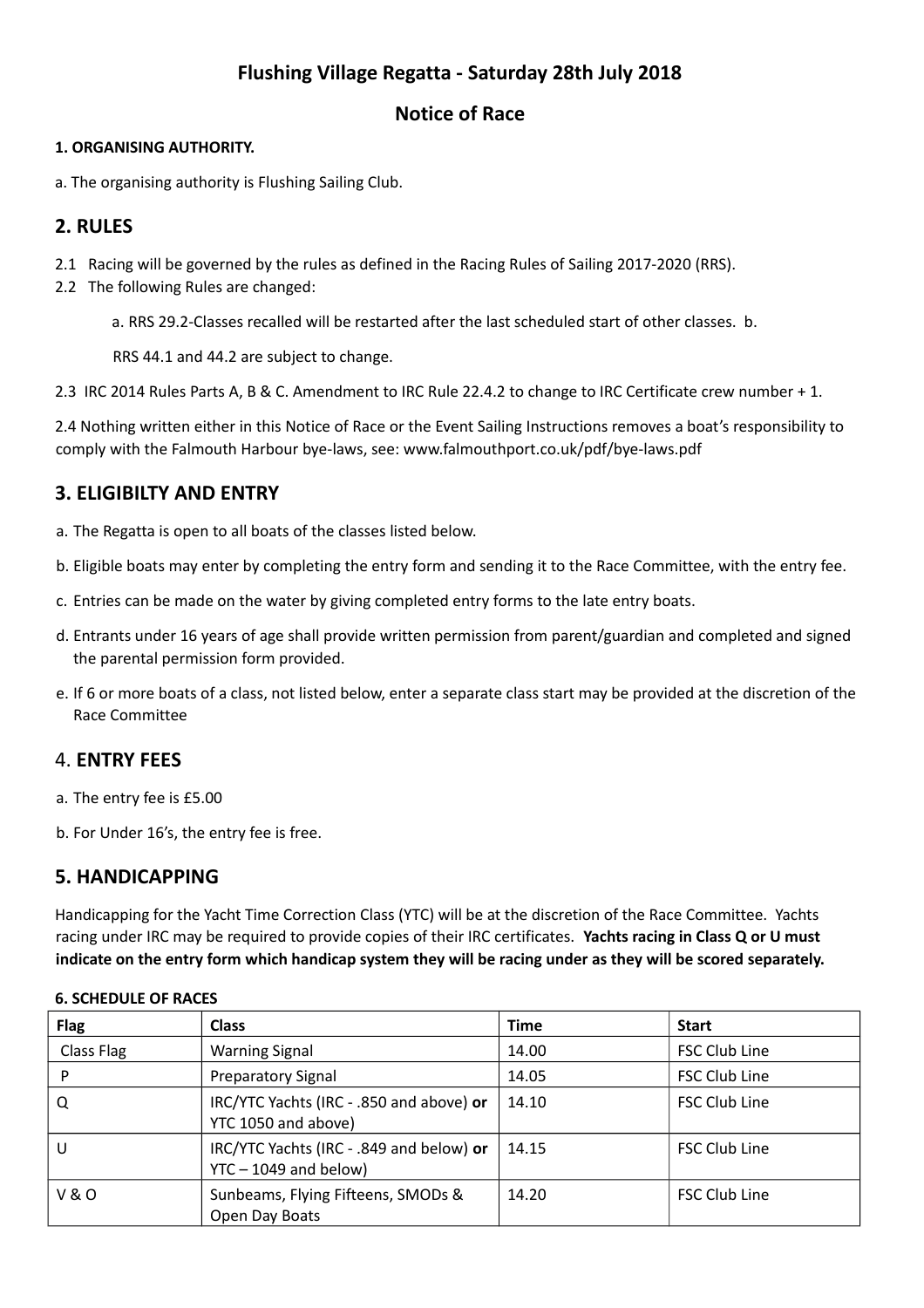| W | Byron (White Sail)         | 14.25 | <b>FSC Club Line</b> |
|---|----------------------------|-------|----------------------|
| G | <b>Handicap Gaffers</b>    | 14.30 | <b>FSC Club Line</b> |
| R | <b>Handicap Dinghies</b>   | 14.35 | <b>FSC Club Line</b> |
| C | <b>Small Working Boats</b> | 14.40 | <b>FSC Club Line</b> |
| B | Large Working Boats        | 14.55 | Inner Harbour start  |
| M | <b>Firebirds</b>           | 15.05 | Inner Harbour start  |

Class flags must be flown from the backstay or mainsail leech of all boats with the exception of Sunbeams, Ajaxes, Open day boats, Flying Fifteens, SMODS & dinghies.

#### **7. Prizes**

These will be detailed in the Sailing Instructions

- **8. SAILING INSTRUCTIONS** will be available on line at [www.pofsa.co.uk](http://www.pofsa.co.uk/) and www.flushingsailingclub.co.uk together with this NOR and entry forms. These documents will also be available on the day at Flushing Sailing Club and from late entry boats.
- **9. COURSE AREA** will be in the Falmouth/St Mawes Harbour, Carrick Roads and Falmouth Bay
- **10. COURSES** to be sailed will be detailed in the Sailing Instructions.
- **11. VHF BROADCASTS** the Race Committee may broadcast race information on Channel 72.

#### **12. RISK STATEMENT**

- a. Rule 4 of the Racing Rules of Sailing states: "The responsibility for a boat's decision to participate in a race or to continue racing is hers alone".
- b. Sailing is by its nature an unpredictable sport and therefore inherently involves an element of risk. By taking part in the event, each competitor agrees and acknowledges that:
	- i. They are aware of the inherent element of risk involved in the sport and accept responsibility for the exposure of themselves, their crew and their boat to such inherent risk whilst taking part in the event;
	- ii. They are responsible for the safety of themselves, their crew, their boat and their property whether afloat or ashore;
	- iii. They accept responsibility for any injury, damage or loss to the extent caused by their own action or omission; iv. Their boat is in good order, equipped to sail in the event and they are fit to participate;
	- v. The provision of a race management team, patrol boats and other officials and volunteers by the event organiser does not relieve them of their own responsibilities;
	- vi. The provision of safety boat cover is limited to such assistance, particularly in extreme weather conditions, as can be practically provided in the circumstances;
	- vii. They are responsible for ensuring that their boat is equipped and seaworthy so as to be able to face the extremes of weather;
	- viii. viii. That there is a crew sufficient in number, experience and fitness to withstand such weather; and

ix. That the safety equipment is properly maintained, stowed and is in date and is familiar to them.

#### **13. SAFETY REQUIREMENTS**

13.1 Competitors in dinghy classes and all competitors under the age of 18 shall wear